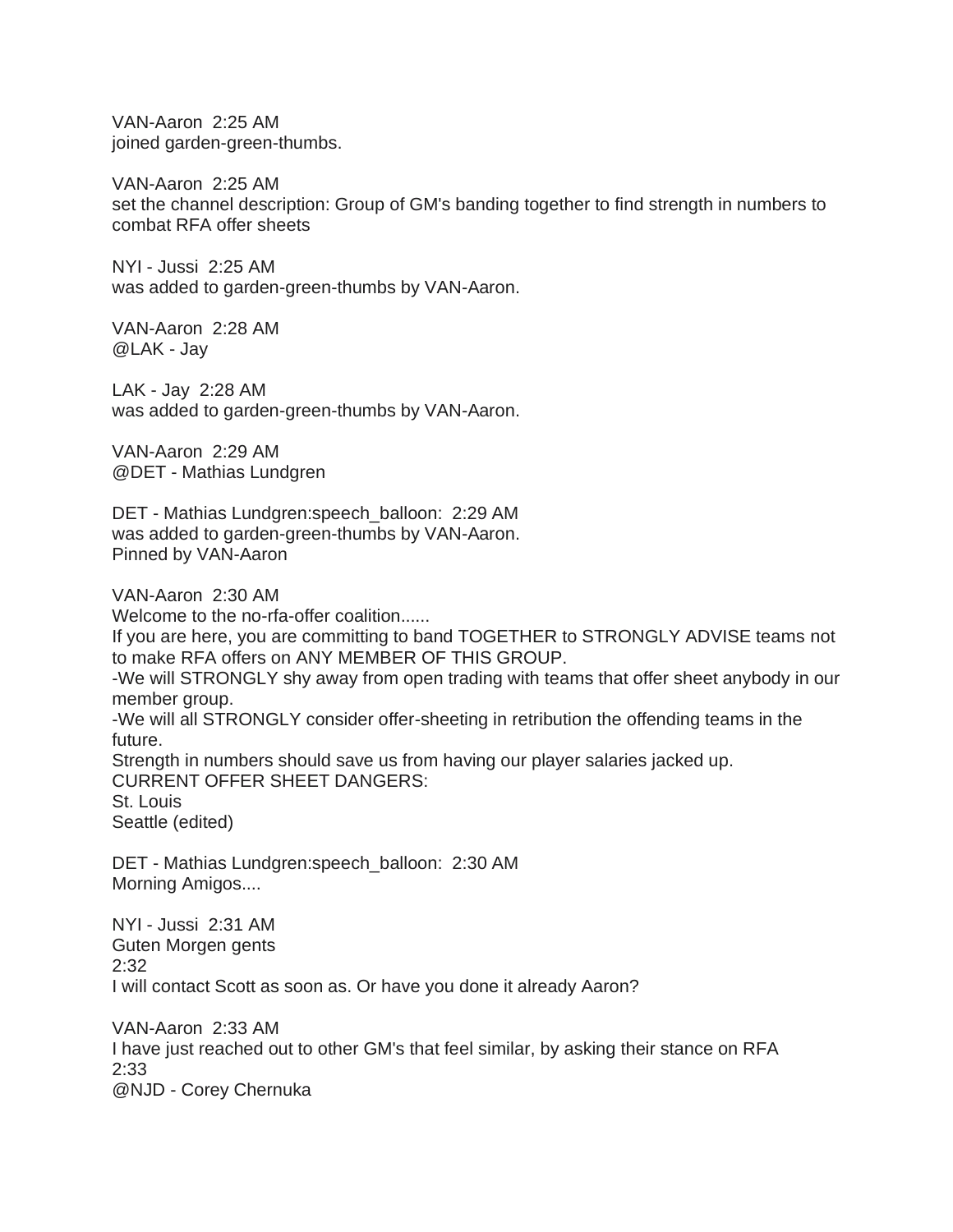NJD - Corey Chernuka:speech\_balloon: 2:33 AM was added to garden-green-thumbs by VAN-Aaron.

VAN-Aaron 2:34 AM

We will add whomever we can, and also figure out who the likely RFA attackers will be and make it very known how we plan to respond

2:34

I released an article today that will be posted tomorrow stating my team's position on this 2:34

The idea is to get as many as we can, and also make it very public what we intend to do

DET - Mathias Lundgren:speech\_balloon: 2:38 AM I have a feeling that a certan Mr Springgay will be active on that department

VAN-Aaron 2:43 AM

I believe the main guys to watch out for will be David in Seattle, Matt in Pittsburgh, Jesse in Winnipeg, Joe in San Jose, Philly, Sean in New York Rangers, Trevor in Florida, Marc-Andre in Dallas, Tommy in Columbus, Colorado, Theo in Calgary, Kelly in Boston 2:43

that is more than 1/3rd of the league

NYI - Jussi 2:43 AM

Absolutely, and I know I will be his main target. Mainly as we have such 'love for each other' :grin:

VAN-Aaron 2:43 AM

so it is important that we get as many of them on board as possible... The others should find it beneficial to join us because they lack the picks to make many good offer sheets  $2:45$ 

I figure if we have about 15 of us, it should be a very scary thing for somebody to piss off that many GM's that are together

DET - Mathias Lundgren:speech\_balloon: 2:45 AM For sure

NYI - Jussi 2:45 AM We will get people here for sure.

VAN-Aaron 2:46 AM We have until friday to get commitments from GM's, after that the offer sheets begin..... Let's all work had to recruit and grow :+1: 2

NYI - Jussi 2:52 AM

I actually got an inspiration from Scott's singing. My idea (have to get really drunk of course :wink:) is sing (based on Alice in chains' Rooster song) on RFA offers. Like Rooster changes to Wanker. Little bit on lines following: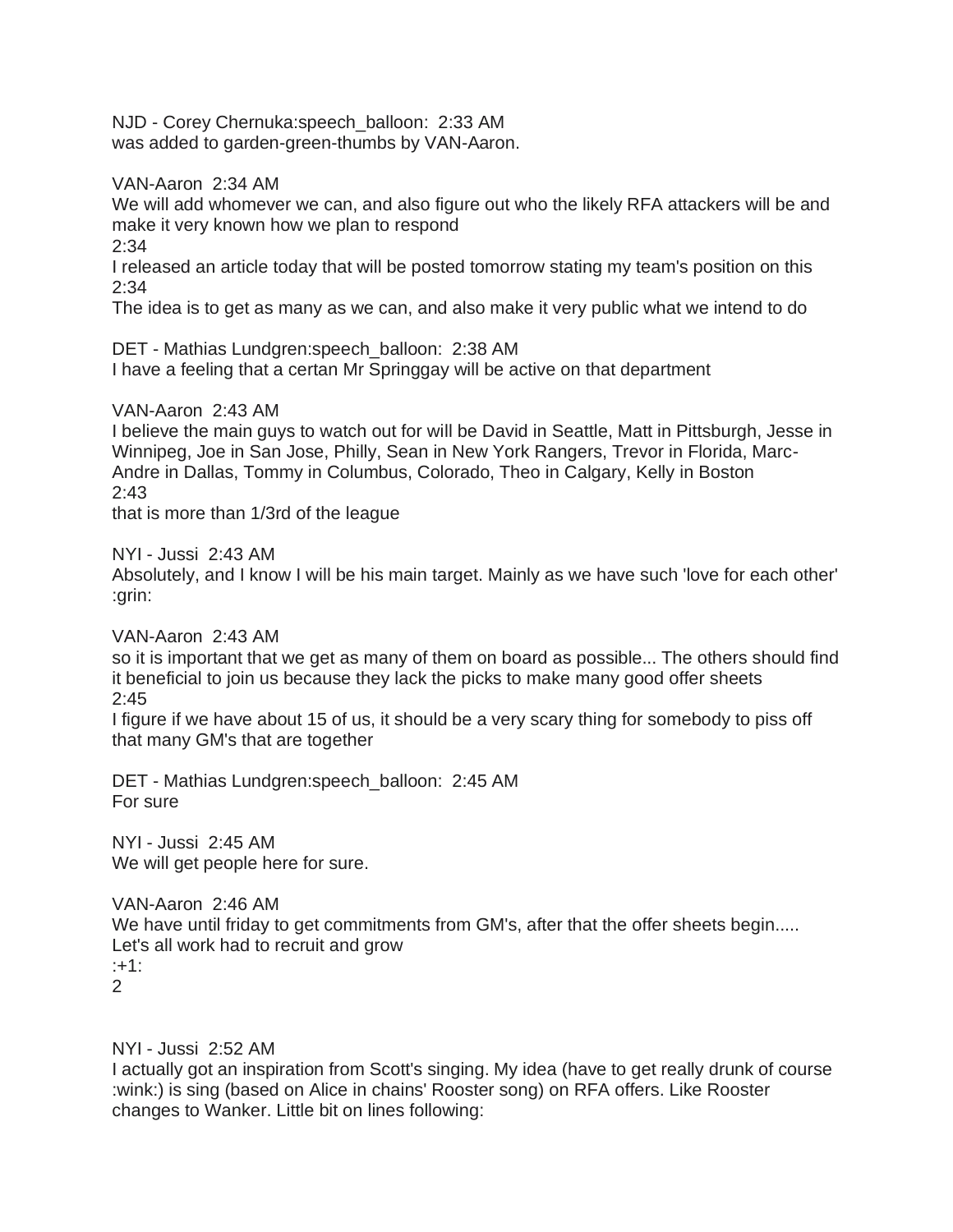'Here they come to snuff the wanker, Yeah, here come the wanker, You know he's offer sheeter, Yes, yes, you know he will be killed' Work in progress, but I will get there...

VAN-Aaron 2:55 AM HAHA 2:55 I can't wait to hear how close you sound to Layne Staley

NYI - Jussi 2:56 AM Well, after few whiskys at least I have little bit of his husky voice. But, that's all :joy:

VAN-Aaron 3:04 AM lol

NJD - Corey Chernuka:speech\_balloon: 12:31 PM I have reached out to Kelly (new Boston Gm) since I already have had numerous conversations with him 12:34 So Tom was clear on General that he doesn't support this and that it will not end well

NYI - Jussi 12:41 PM Well, we are just working with same minded people imo. (edited)

NYI - Jussi 12:51 PM Even Trump can call me, I will listen. Do I hear him intensively and interested it's a totally different thing.

NJD - Corey Chernuka:speech\_balloon: 12:52 PM I think that having an official group like this is heading down a dangerous path that flys against what the league will allow 12:53 Trying to recruit more people will likely cause more problems

NYI - Jussi 12:53 PM I'm more than happy to move this somewhere else. You have a point there mate.

NJD - Corey Chernuka:speech\_balloon: 12:54 PM I think renaming this thread to "RFA offer discussion " or something similar would be better

NYI - Jussi 12:55 PM Easy WhatsApp group? Another widely used format?

NJD - Corey Chernuka:speech\_balloon: 12:55 PM But if you are in fact looking at having what I think you're wanting to have I think that it needs to be moved out of slack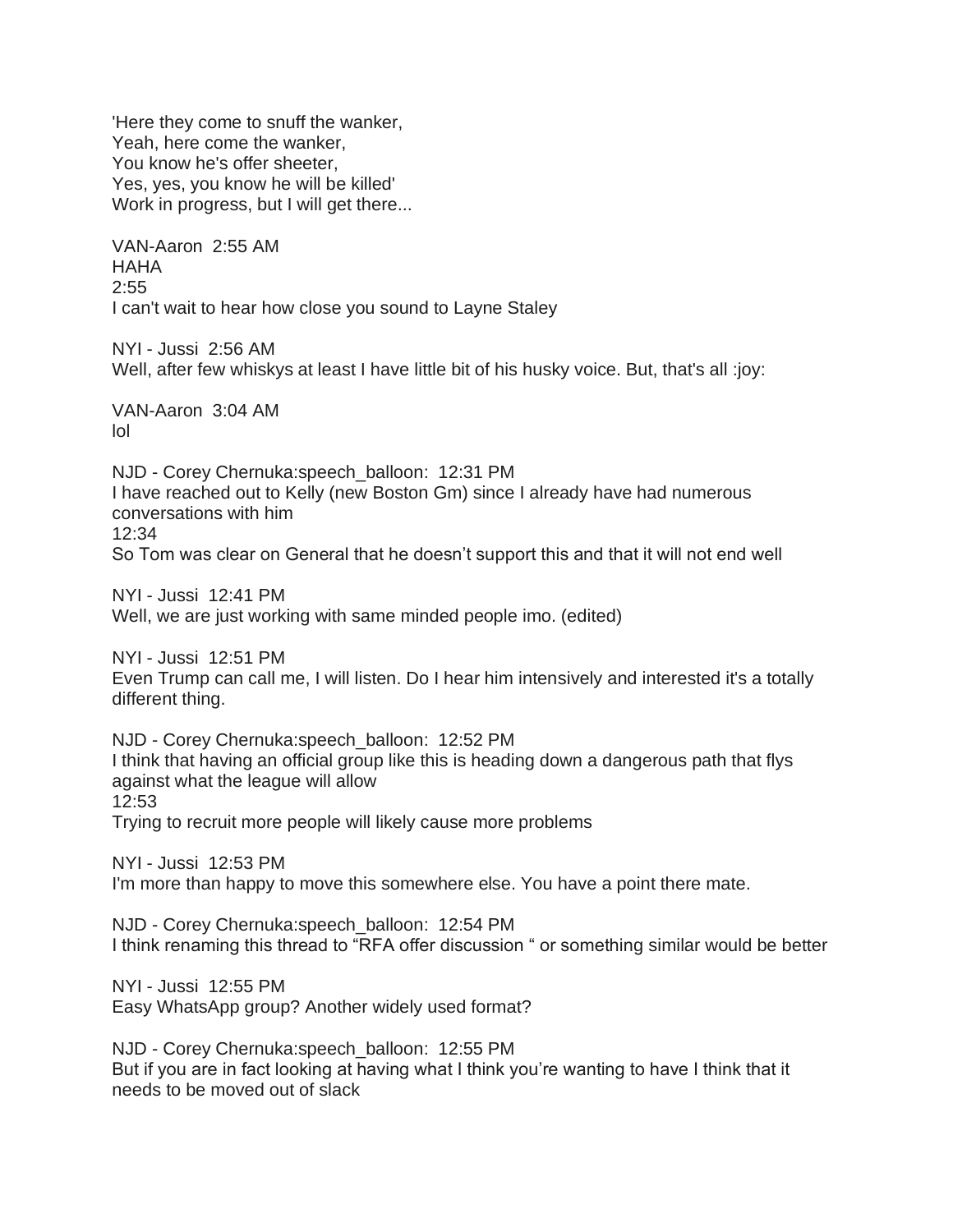NYI - Jussi 12:55 PM Or, "old grumpies group"?

NJD - Corey Chernuka:speech\_balloon: 12:56 PM And if you were to do what's app for example, people should join with an a name that is not link with their real life persona

NYI - Jussi 12:56 PM It was just a thought.

NJD - Corey Chernuka:speech\_balloon: 12:57 PM Here's the danger of doing this in slack 12:57 If someone says they'll join but then screen grab everything and send it to the league

NYI - Jussi 12:57 PM I'm not knowledgeable with other formats unfortunately.

NJD - Corey Chernuka:speech\_balloon: 12:58 PM We need to be truly anonymous

NYI - Jussi 12:58 PM Absolutely, you are totally correct. 12:59 I'm more than happy to work via WhatsApp for example. Everyone either way know my real name etc... and I don't have nothing to hide. 1:01 But, I'm totally open for ideas.

NJD - Corey Chernuka:speech\_balloon: 1:01 PM To be clear, I'm not sure I support doing this in the first place. 1:06 While I'm sure we all agree that we are against offer sheets, how we deal with that may be up for debate

VAN-Aaron 1:07 PM @NSH-Scott Davidson

NSH-Scott Davidson 1:08 PM was added to garden-green-thumbs by VAN-Aaron.

VAN-Aaron 1:10 PM @ANA Michael Stafford

ANA Michael Stafford 1:10 PM was added to garden-green-thumbs by VAN-Aaron.

NJD - Corey Chernuka:speech\_balloon: 1:10 PM Is that actually Scott or your girlfriend?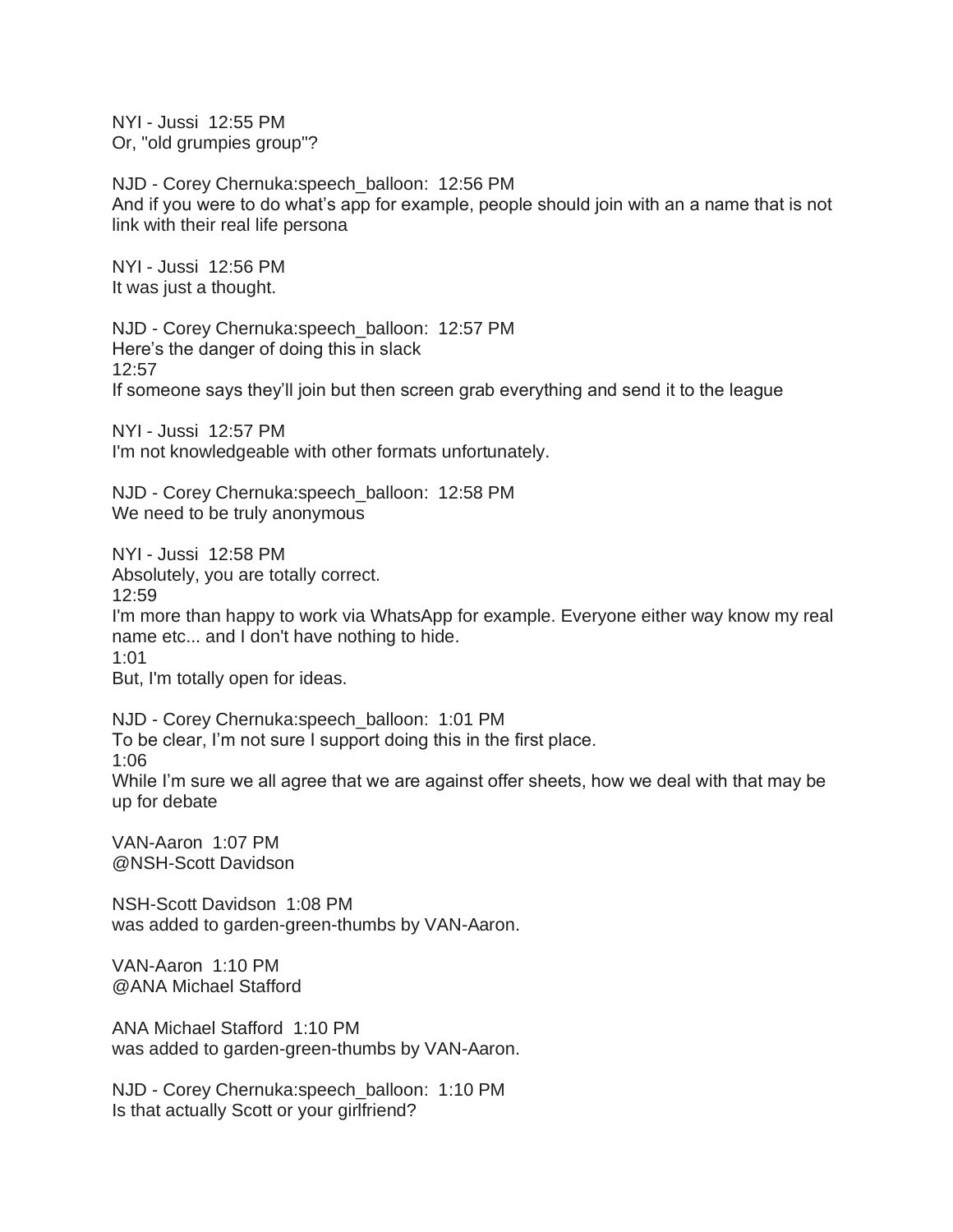VAN-Aaron 1:12 PM @MTL - Lennart Westman 1:12 HAHA @NJD - Corey Chernuka

NSH-Scott Davidson 1:14 PM bazinga! 1:15 correct answer @NJD - Corey Chernuka is BOTH!

NJD - Corey Chernuka:speech\_balloon: 1:17 PM Lol :joy:

VAN-Aaron 1:17 PM updated the pin to have looser wording, please advise me guys

VAN-Aaron 1:37 PM

I have updated our wording.... It is very important that everyone here understands that we are not binding anybody to anything, just showing solidarity in our stance against offer sheets being made. Hopefully in doing this, we will influence several GM's to keep their picks and not jack up salaries just for fun :+1:

2

NYI - Jussi 1:41 PM I talk with everyone. And I agree 100% with @VAN-Aaron.

VAN-Aaron 1:43 PM I sent an article to Tom last night that hopefully gets posted today that shows the Vancouver and Abbotsford Canucks will oppose it strongly on a personal level 1:43 picture was an atomic bomb, lol :grin: 1 :nashville: 1 :nyi:

1

NYI - Jussi 1:44 PM

By the way, if someone wants to be in contact with crazy finn on other topics, just talk crap or whatever else, here is the way to contact me via WhatsApp: Jussi Kalmi & +358 45 129 6688.

NYI - Jussi 12:21 PM Interesting times ahead indeed. Target no 1.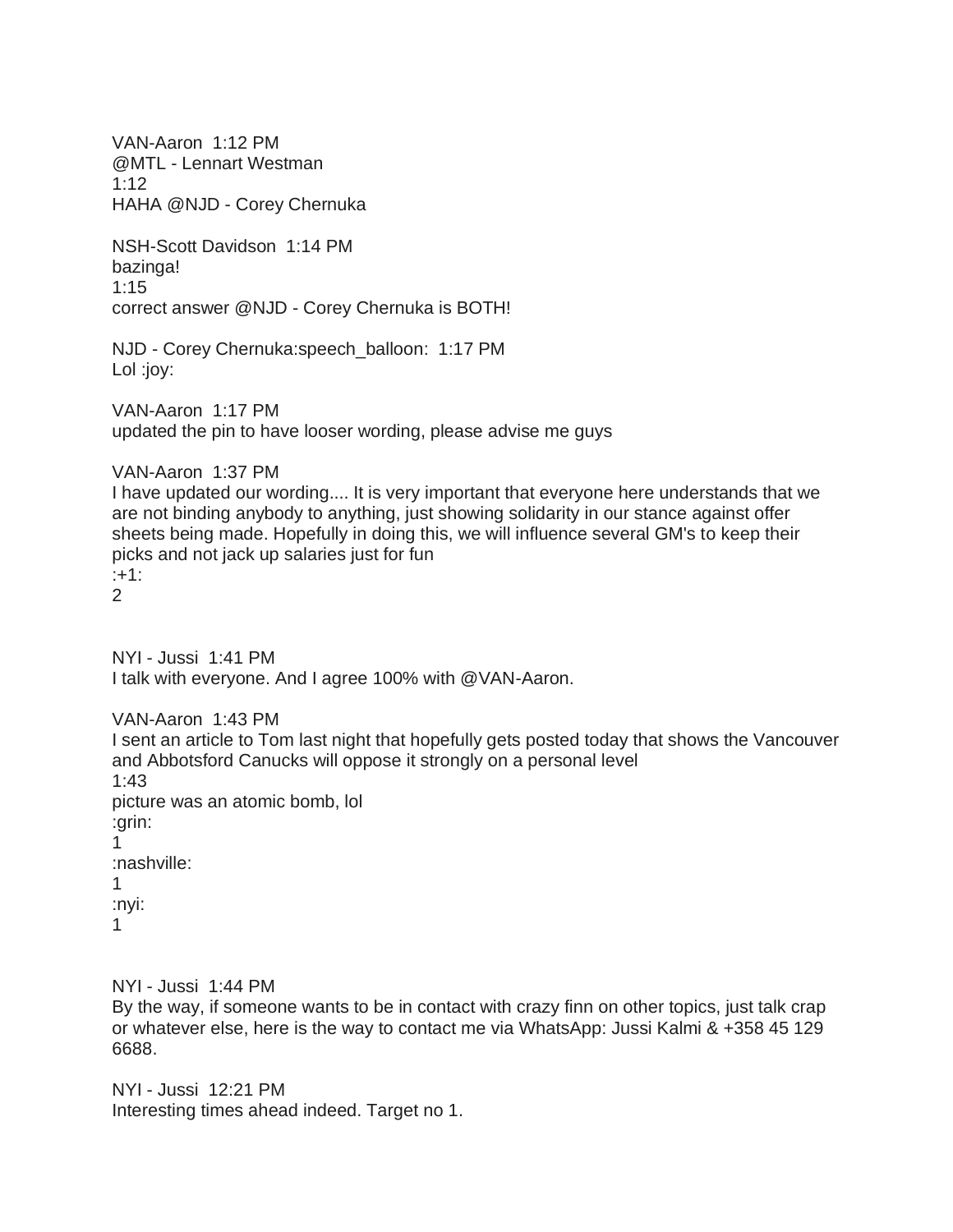VAN-Aaron 1:04 PM You?

VAN-Aaron 1:04 PM I think Yamamoto is the big one

1 reply 3 days agoView thread

LAK - Jay 1:05 PM I'd expect both Yamamoto and Ehlers to get offers 1:05 Horvat possibly, but that doesn't make a ton of sense with Seattle's cap room 1:08 If I were evil, I'd target Cole Kehler lol

NYI - Jussi 1:23 PM Some long term planning is needed imo. Columbus GM revelead to be a big disappointment. Well, live and learn.

VAN-Aaron 1:32 PM

There are a few strategic players that a team might be able to get if they were smart, but because we are not limited by the cap during this process (I believe), the offer sheet only serves the purposes of raising player salaries

NJD - Corey Chernuka:speech\_balloon: 1:51 PM

Just because a team like Seattle has the cap space doesn't mean they shouldn't be targeted. Having overpriced players will still hinder the team with the ability to make trades down the line It helps devalue said player

1:52

So with a team with high cap space, you want them to match but at an inflated salary, probably 1 yr deal so that to qualify the player the following year is also expensive 1:52

Depends on where the player is in relation to UfA too

LAK - Jay 1:52 PM

I'm looking forward to free agency, there are so many teams with so few players under contract

1:54

Caps have to sign a team in a market where almost half the league is under the salary floor

NJD - Corey Chernuka:speech\_balloon: 3:52 PM

i'm just bugging Bacon on the league questions. Trying to make him sweat lol :joy:

1

DET - Mathias Lundgren:speech\_balloon: 3:52 PM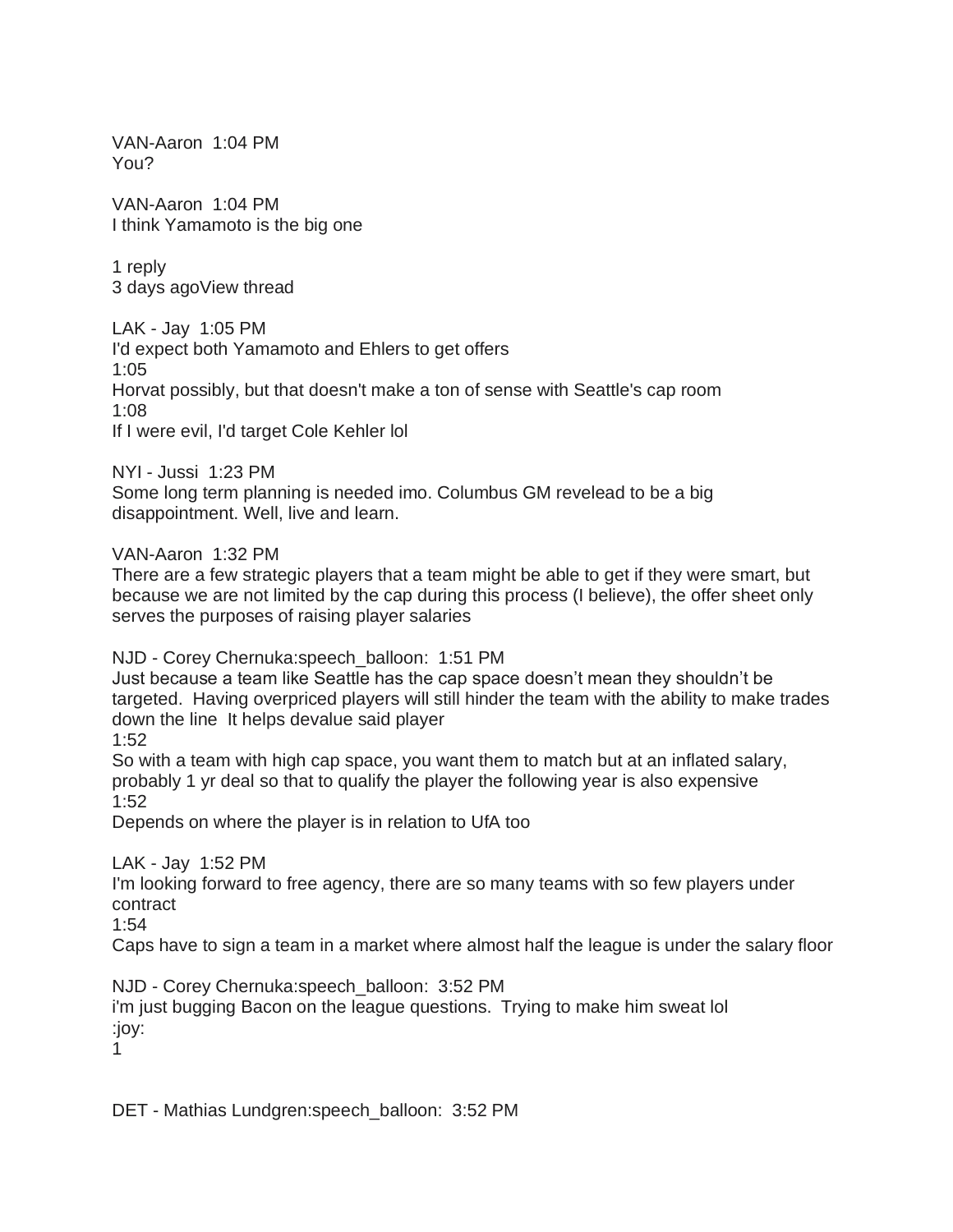Lol

NJD - Corey Chernuka:speech\_balloon: 3:53 PM 4M is the amount he would likely match, but at 1 year, yams will be eligible for another offer sheet again, so the idea would cause discomfort, which is my goal (edited) :+1::skin-tone-2: 1 :rolling\_on\_the\_floor\_laughing: 1

LAK - Jay 4:03 PM Still think the RFA signing process is a bit backwards - you can't negotiate extensions with your own players before other teams have had a chance to submit offer sheets :+1::skin-tone-2: 1

NSH-Scott Davidson 4:04 PM never a problem with bugging bacon :+1: 1

NJD - Corey Chernuka:speech\_balloon: 4:05 PM the process definitely encourages more offer sheets. You would almost have to have an agent available for RFAs and a more complicated system to mimic what the NHL has.

LAK - Jay 4:06 PM Hopefully SEA, CBJ and the other players go trigger happy this offseason to take themselves out of the running

VAN-Aaron 4:41 PM I don't think you should have to match years, I think you should get to choose term

NJD - Corey Chernuka:speech\_balloon: 4:41 PM in the NHL you have to match term, correct?

NSH-Scott Davidson 4:42 PM bring it on fuckers

NJD - Corey Chernuka:speech\_balloon: 4:42 PM i mean having the option of term definitely makes matching more palatable in some situations

VAN-Aaron 4:43 PM It's just dumb that I could have Guentzel given a 1 year, and then he is UFA 4:43 Or anybody else that is 26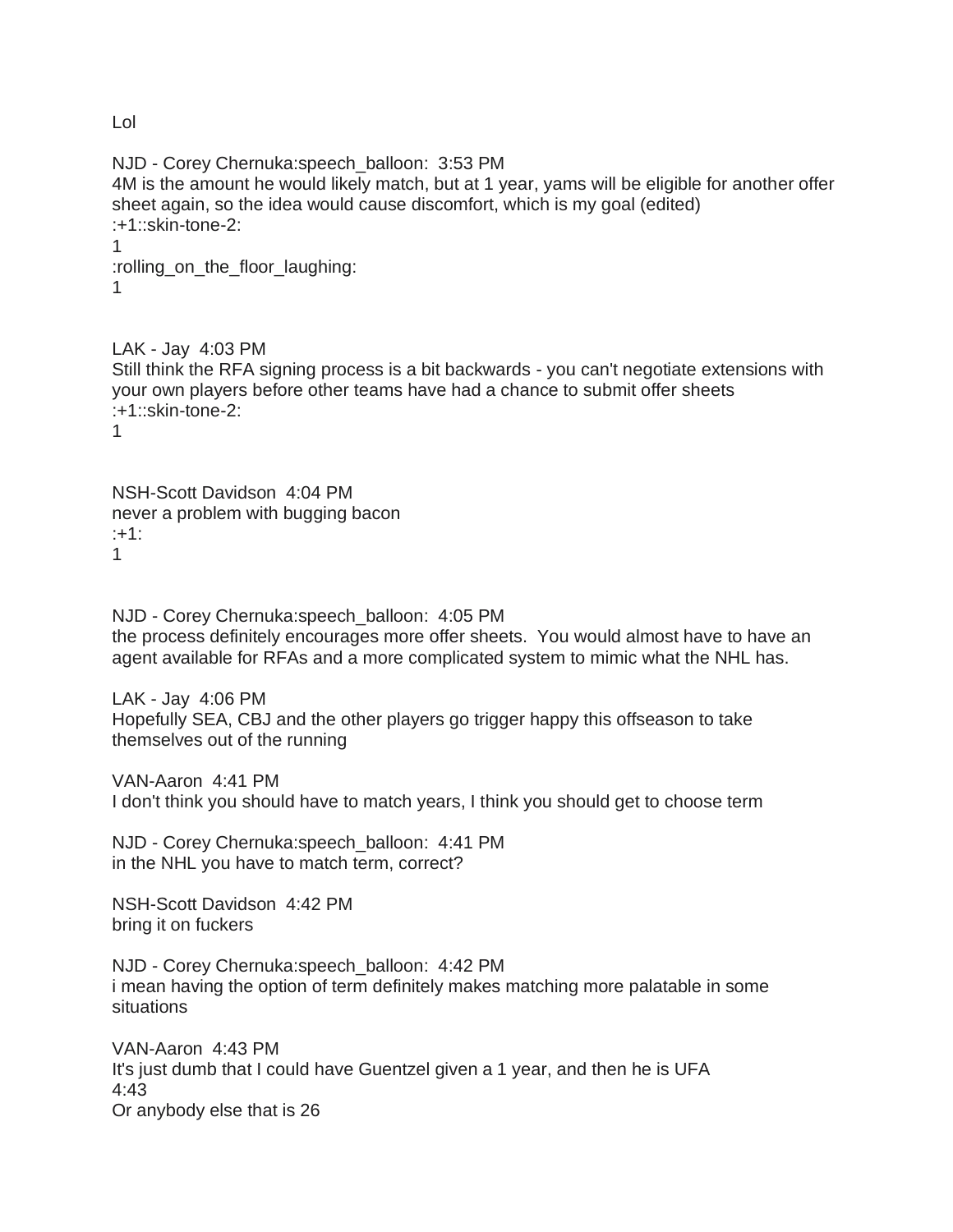NSH-Scott Davidson 4:43 PM it's less stressful if you drink all the time 4:43 I'll be here all day VAN-Aaron 4:44 PM That would be far more crippling than overpaying NJD - Corey Chernuka:speech\_balloon: 4:45 PM good point, in this league its matching the contract 4:45 but doing a low ball offer (minimum) on a 1 year term for Guentzel is absolutely crippling VAN-Aaron 10:10 PM Exactly 10:11 So that needs to be addressed  $10:11$ Because then he would be UFA at the end of this season 10:12 How've, in that case, don't match, and if he goes straight to UFA, the acquiring team is not allowed to trade him and that might be funny NSH-Scott Davidson 9:28 AM what happened to your article @VAN-Aaron VAN-Aaron 10:05 AM It didn't get posted I'm guessing 10:05 I wasn't notified of anything..... I don't get notified of things that effect my team any longer NSH-Scott Davidson 10:07 AM guess he didn't like it 10:08 surprised he wouldn't even let you know that it wasn't good for league or some bullshit like that NYI - Jussi 10:11 AM Not surprised at all tbh VAN-Aaron 11:07 AM Nothing surprises me with him anymore

:+1:  $\mathcal{P}$ 

VAN-Aaron 3:41 PM Anybody here want to make an entry draft list for me?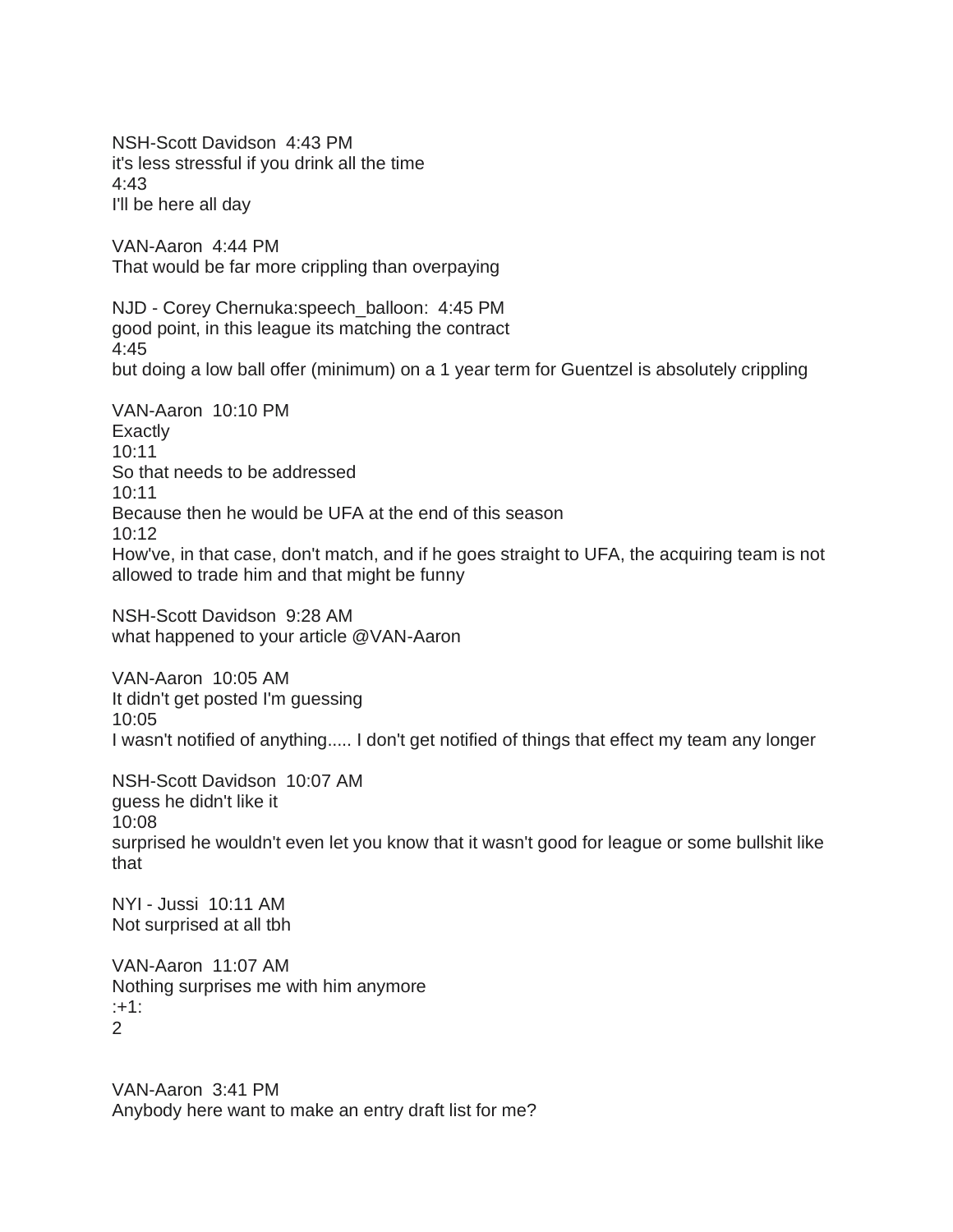NSH-Scott Davidson 3:42 PM copy me on that please but I only need round 6 and 7

VAN-Aaron 4:04 PM I think I in the future I need to get the top 2 picks and nothing else, just so I don't have to make a list

NSH-Scott Davidson 4:14 PM I like that plan (edited) 4:15 you'll probably finish near last next year so should happen for one, maybe grab @NJD - Corey Chernuka too and you're set

NYI - Jussi 4:21 PM If I can help, more than happy. Actually I think to have only top 3 picks every (at least first 2) to have 'ammunition' for retaliation if needed. 4:21 And less work for the list as well :stuck\_out\_tongue\_winking\_eye:

VAN-Aaron 4:47 PM Haha

NJD - Corey Chernuka:speech\_balloon: 8:05 PM announcement coming shortly 8:06 doesn't sound like there were that many offers

LAK - Jay 8:07 PM Guentzel 1-year incoming

NJD - Corey Chernuka:speech\_balloon: 8:07 PM speculation or you know for sure?

LAK - Jay 8:08 PM I have no idea, just want to give @VAN-Aaron a hard time

NJD - Corey Chernuka:speech\_balloon: 8:08 PM lol

VAN-Aaron 8:08 PM Lol 8:08 Wouldn't it be funny if @NYI - Jussi put out like 6 offers?

NJD - Corey Chernuka:speech\_balloon: 8:09 PM i was mad enough at Bacon that I REALLY wanted to put in an offer on him lol :+1::skin-tone-2: 1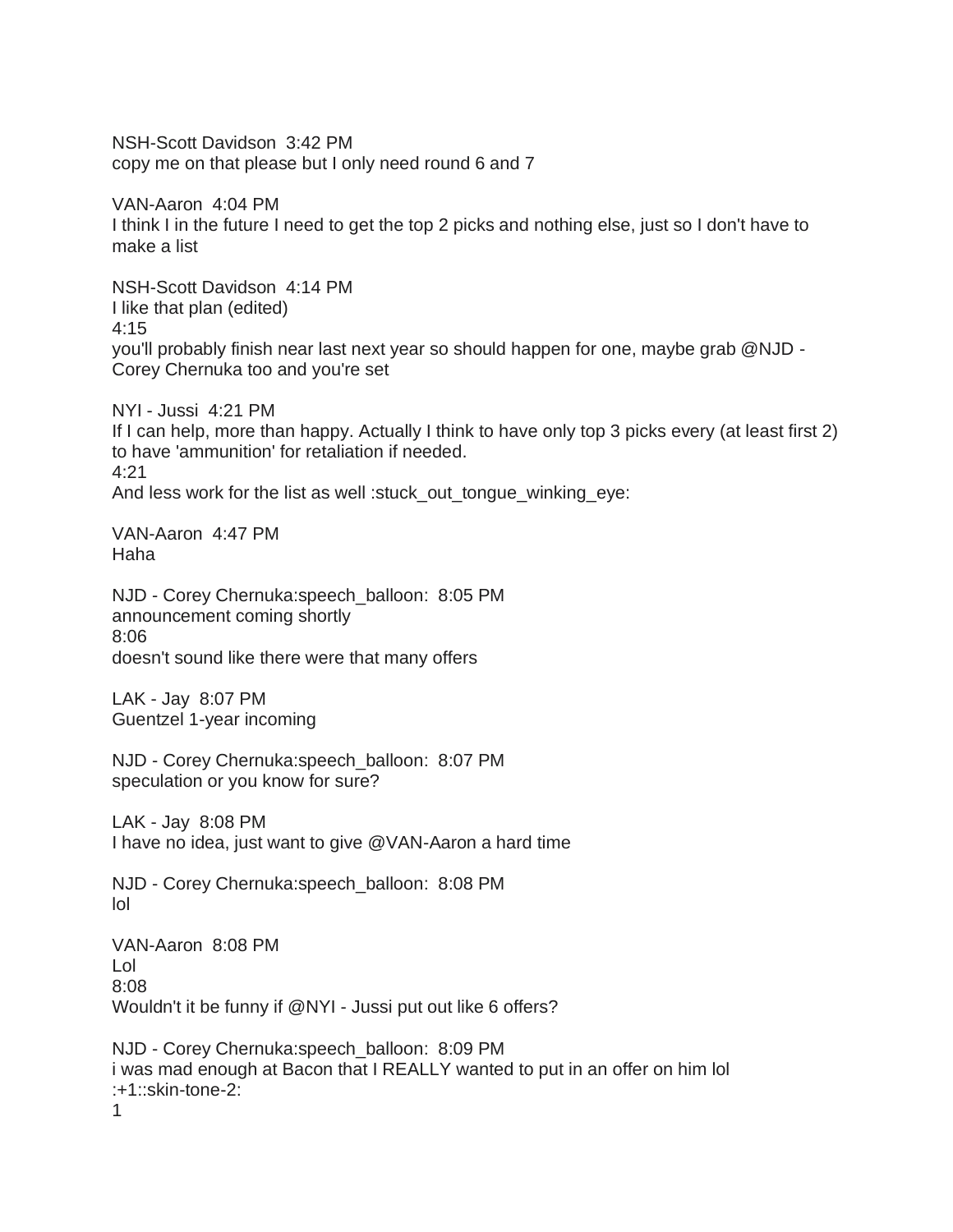LAK - Jay 8:10 PM I hope someone puts in an actual poison pill offer sheet, not just an easy match

NSH-Scott Davidson 8:14 PM bring it on fuckers

VAN-Aaron 8:16 PM What made you doe mad @NJD - Corey Chernuka?

NJD - Corey Chernuka:speech\_balloon: 8:17 PM i already told you via PM. sending me an offer, me accepting it and him being like, oh that wasn't an offer, that was to get talks started, and then wanted me to add a bunch to his offer

NSH-Scott Davidson 8:18 PM Bacon being awake gets me mad at him 8:18 but that's some dirty pool right there @NJD - Corey Chernuka

NJD - Corey Chernuka:speech\_balloon: 8:20 PM i get that nothings official until its posted. People back out, change their mind. We had been talking about Ekholm ever since Dispersal. Never could get an offer that had much traction. But it didn't seem like the offer he sent was ever intended for me to accept, It

seemed it was more intended to "hook me" and then try to upsell me (which is what I have a problem with)

NSH-Scott Davidson 8:21 PM he did that once to me with a player too 8:22 wasn't a significant player, farm goalie I think back in my goalie trouble days

LAK - Jay 8:22 PM

"Hey man, what do you want for Cirelli? Does old depth player and a late 1st interest you?" No man, it doesn't

NJD - Corey Chernuka:speech\_balloon: 8:22 PM lol 8:23 i didn't mean to derail this group chat and change it into hate on bacon

NSH-Scott Davidson 8:23 PM guess we need another channel then

LAK - Jay 8:23 PM "Well, what would you like for him?" "well, i want a similar young player back" "i can't do that" okay man (edited)

NJD - Corey Chernuka:speech\_balloon: 8:40 PM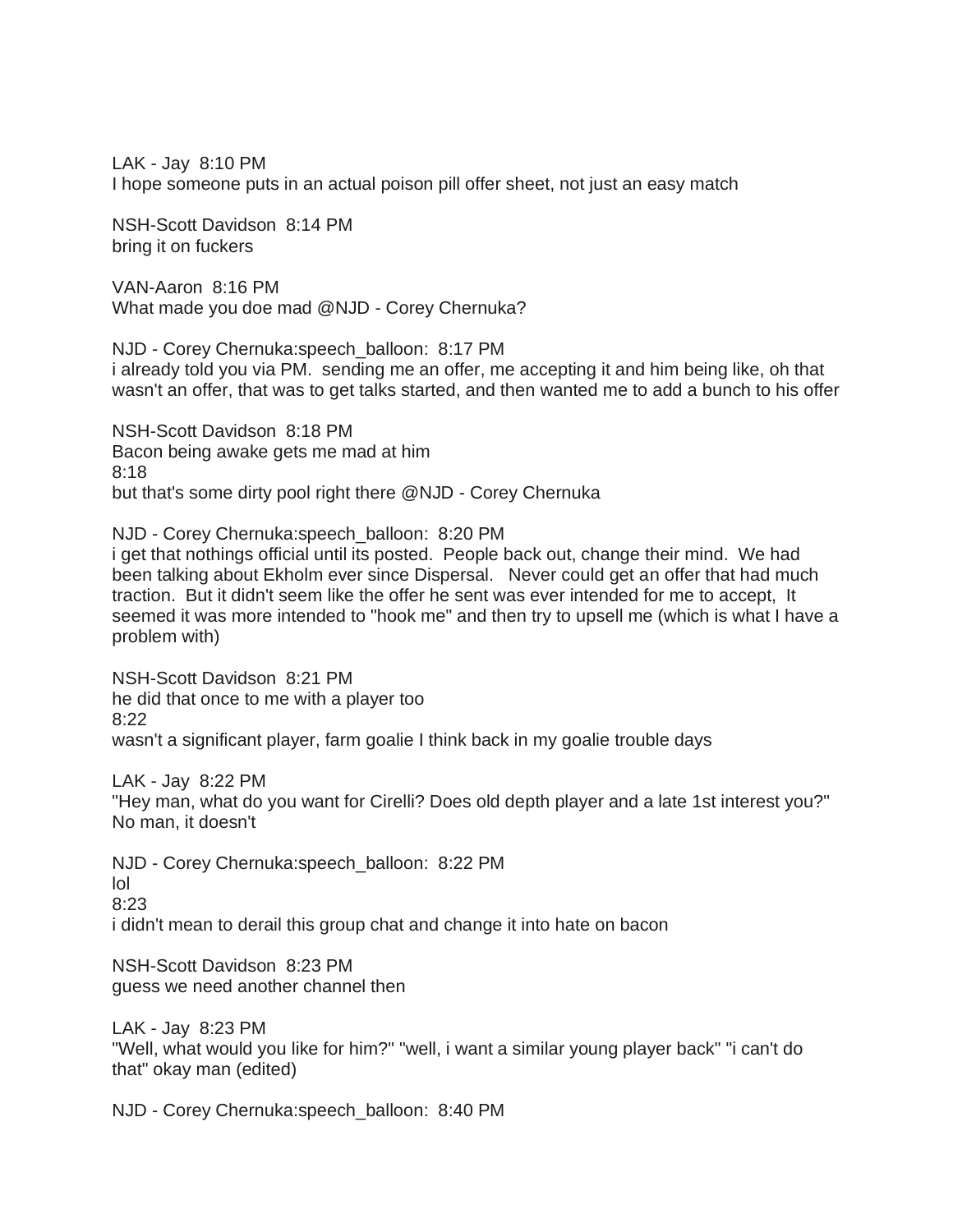well that's surprising 8:40 only todd 8:40 and to a team without a gm NSH-Scott Davidson 8:49 PM pretty obvious match NJD - Corey Chernuka:speech\_balloon: 8:50 PM Agreed 8:51 How does the coalition feel about GMs targeting GM-less teams with offer sheets? I personally don't have an issue with that 8:53 I'm honestly shocked that no other GMs submitted offer sheets NSH-Scott Davidson 8:58 PM fine by me. I won't be avoiding trading with Todd. but only cause he's super easy to negotiate with 8:58 lol VAN-Aaron 10:15 PM I am here for all of you 10:15 Not for "non-gm" 10:15 That might actually have been strategic by Todd to still do a deal without pissing others off 10:16 I'm really surprised David springer didn't do one VAN-Aaron 12:00 AM Hey guys, thought I would ask here since I don't really feel like hearing Tom call me sir or Dan call me anything 12:01 What was the point of the attachment in the RFA email today? It has max SB USE on the one side but tells us we can only give a max of 10% of the contract, so it almost seems pointless that the email was attached... am I missing something??? 12:02 I just figured out what the number is for... That is the salary cap hit IF max RFA SB is applied 12:03 Very backwards way of showing that for my brain, but what do I know

DET - Mathias Lundgren:speech\_balloon: 1:04 AM Not one offer from Mr Springgay… I'm in chock…

VAN-Aaron 1:09 AM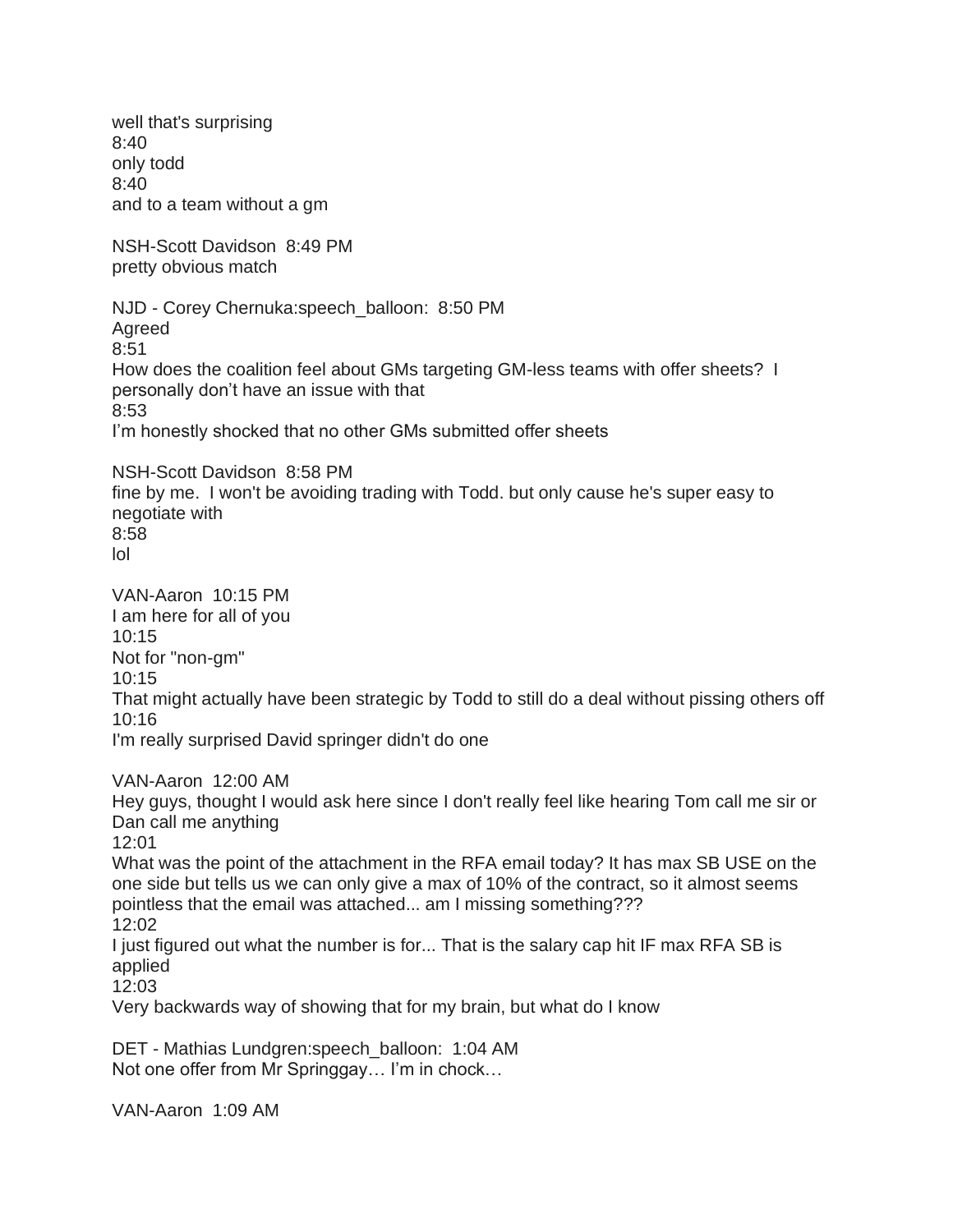Me as well @DET - Mathias Lundgren 1:10 I sent my singing offer to Jake Guentzel.... \$5.175mil I think after signing bonus lowers it..... Much better than my exected \$8mil+ 1:11 That gives me \$11 mil now for 2 farm players and anything I want from UFA 1:11 so basically \$9mil for UFA... I will be very much like a kid in a candy store 1:11 until they make a rule AFTER I sign a UFA that all UFA's get NTC's for the first season :rolling\_on\_the\_floor\_laughing: 1

DET - Mathias Lundgren:speech\_balloon: 1:24 AM Guentzel for 5.175 is dirt cheap in my opinion @VAN-Aaron and will be a prime target for multiple "Bacon talks" I fear… :joy::joy:

VAN-Aaron 1:26 AM

Bacon doesn't make trade offers to me anymore, thank fuck 1:27

I don't have a minute left for that person, way too many important or productive things I could put my time towards

DET - Mathias Lundgren:speech\_balloon: 1:30 AM Sounds like we do need a Bacon channel… seems like we are many of the same views

VAN-Aaron 1:31 AM There would be 30 GMs there..... 1:31 well, 29 until Colorado hires somebody

DET - Mathias Lundgren:speech\_balloon: 1:33 AM Yeah PHI and BOS probably will need a couple of weeks before joining.

NYI - Jussi 9:40 AM

Good day mates. Well, that was a surprise. And Seattle's GM is complaining about adding artificial restrictions on offer sheets. Why can't that guy just be quiet all the time, gives me bloody headache :unamused:

NYI - Jussi 10:13 AM

Well, just to add my thought on Bacon-conversation: don't trust the guy. As Seattle's David. Mostly for same reasons.

10:16

Now everytime as I see Seattle Kraken's logo on whatever topic, my blood pressure goes sky-high. Shame, as in your league @NSH-Scott Davidson Seattle's GM is a top notch lad. :rolling\_on\_the\_floor\_laughing:

1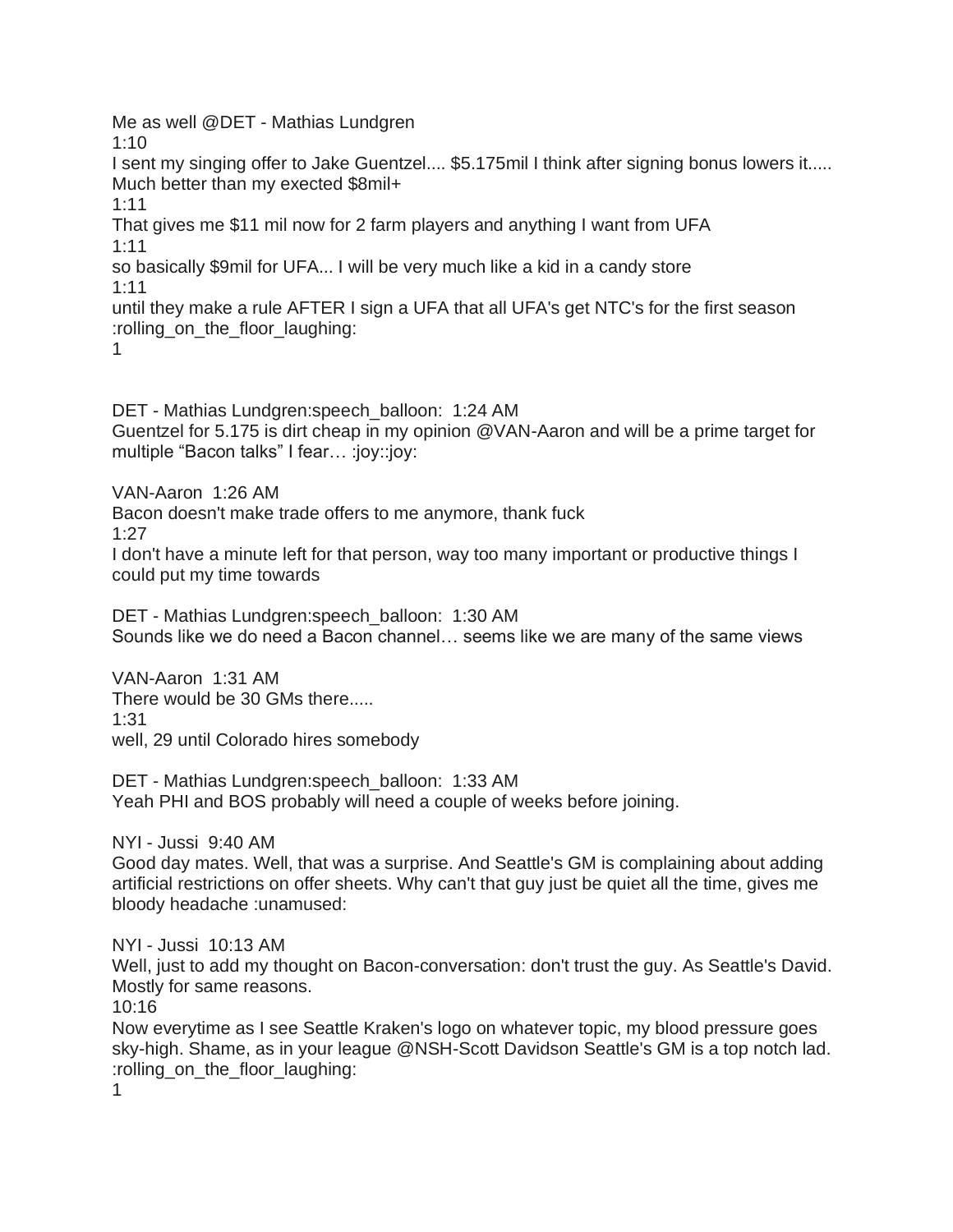NSH-Scott Davidson 10:19 AM lol truth

NSH-Scott Davidson 12:45 PM Thomas asked me for a screeshot of my channel list, said his was doing something funky. I messaged people quick so that it opened threads and pushed the no rfa coalition out the bottom unseen 12:45 Screenshot\_20210907-124238\_Slack.jpg Screenshot 20210907-124238 Slack.jpg

12:46 I smell something

VAN-Aaron 12:59 PM rfa is over, so it shouldn;t matter anyways, and I even announced it's existence in the main thread the day I sent in my article to tom.... both dissappeared....

NSH-Scott Davidson 1:01 PM I dont know but I covered our asses in case 1:01 maybe it was a legit ask I don't know

VAN-Aaron 1:02 PM renamed the channel from "no-rfa-offer-coalition" to "garden-green-thumbs" :+1: 1

VAN-Aaron 1:03 PM set the channel description: Seeding, cultivating, harvesting.....BEARD GM's that garden

VAN-Aaron 1:03 PM That's a more appropriate name anyways 1:03 @NSH-Scott Davidson

NSH-Scott Davidson 1:04 PM lol

VAN-Aaron 1:04 PM Did you ask him why he wanted to monitor your conversation structures? 1:04 Did he ask your GPS location as well?

NSH-Scott Davidson 1:05 PM